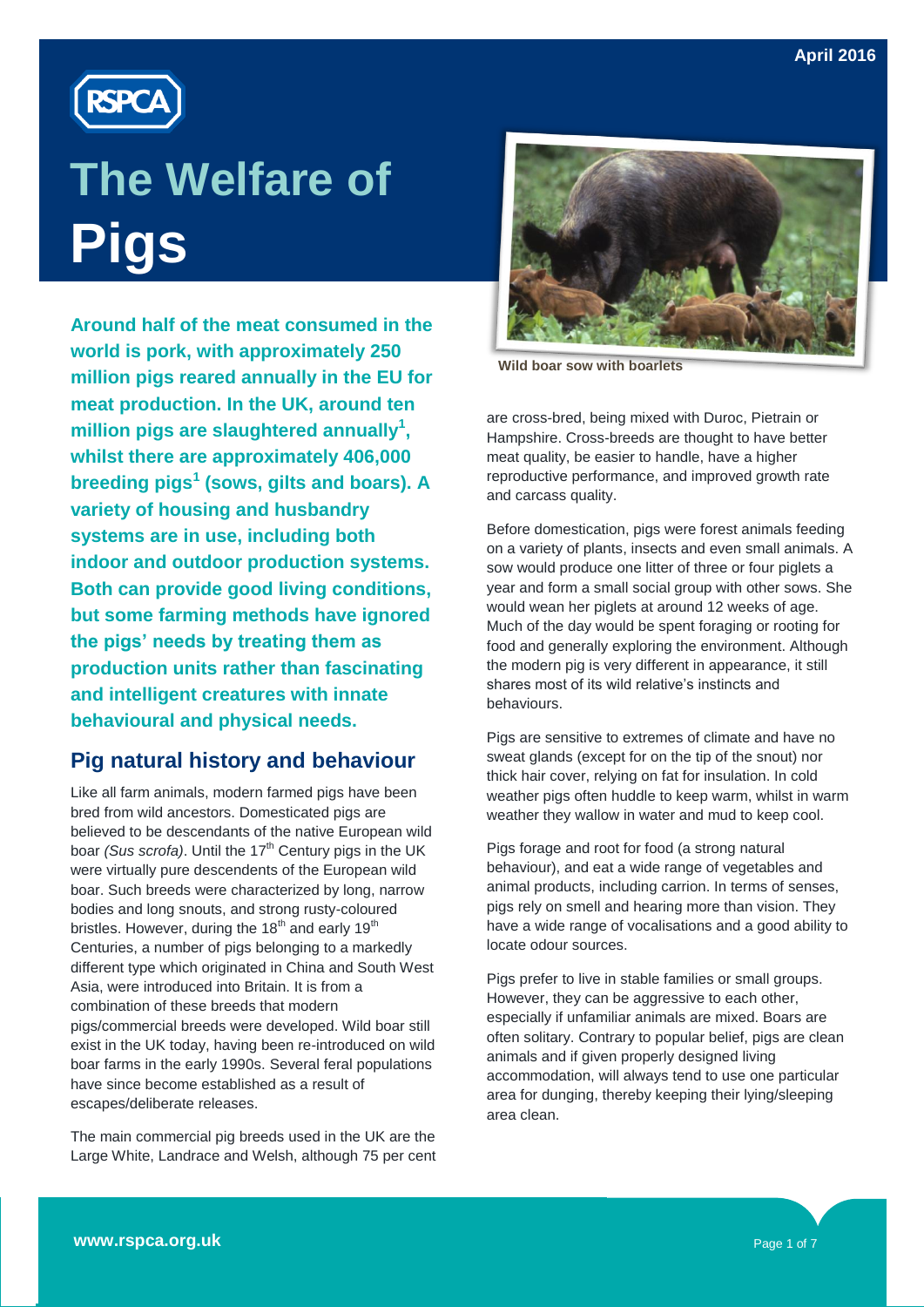# **Commercial pig production**

Around ten million pigs are slaughtered annually in the UK $1$ . The average breeding herd consists of around 590 (indoors) to 920 (outdoors) individuals<sup>1</sup>. The average rearing/finishing herd is around 2,000.

In recent years, consumer demand for leaner meat has influenced the breeding, housing and management of pigs in order to produce quick growth and a low fat carcass. A result of this is that many of the famous old British breeds of pigs are no longer farmed commercially.

The age/weight at which pigs are slaughtered depends on the primary cut that is required. Pork pigs for small joints and fresh meat are slaughtered at about 55-62kg (15-16 weeks of age), whilst bacon pigs are slaughtered at around 90-100kg (approximately 22 weeks of age). However, there is currently a trend towards increasing slaughter weights. In contrast, an adult sow can weigh more than 300kg.

There are three main stages in pig production: accommodation for pregnant (dry) sows, for sows at the time of giving birth (farrowing) and suckling, and for growing the offspring for meat (finishing pigs). For each of these stages there are a variety of different housing systems in use. These vary from simple wooden huts to costly and elaborate controlledenvironment buildings. The majority of pig units specialise in either breeding or fattening pigs. although some do both.

**1073861© Andrew Forysth/RSPCA photolibrary**



**Outdoor breeding**

### **Breeding**

### **DRY SOW ACCOMMODATION**

Dry sows and gilts (i.e. young sows) are kept in a variety of housing systems, for example, individual stalls, groups with feeding stalls/electronic sow feeders, groups with food supplied on the floor or in a communal trough, and groups in fields, large yards or in family pen systems. Each housing system can vary with respect to the microclimate, type of flooring, use (or not) of straw or other bedding, diet, and frequency and method of feeding.

In recent years, one of the most contentious issues has been the keeping of dry sows in individual, narrow stalls throughout their pregnancy. These sow stalls restrict movement as the sow cannot turn around, and has only limited movement forwards and backwards. A variation of this is the tether system, in which the sow is attached to the floor by a short chain. Legislation banning the use of the sow stall and tether system was introduced in the UK from the end of 1998, whilst amendments to the EU Pig Husbandry Directive in 2001 meant that the use of tethers was banned in the rest of Europe from the beginning of 2006. The use of stalls throughout a sow's pregnancy was prohibited in the rest of Europe from 2013; however, their use is still permitted for up to four weeks after service (mating).

The alternative to sow stalls, group housing, has the potential to provide a much better environment, giving more freedom to move and allowing social contact. However, it can lead to problems with aggression, particularly associated with feeding. One method used by some producers to help prevent aggression or bullying is a computer combined with an electronic sow feeder. Each sow wears a collar with a unique electronic ID which allows individual recognition when the animal chooses to enter a box containing a feed dispenser. Exactly the right amount of food (as preprogrammed by the farmer) for that particular sow will then be delivered.

Around 42 per cent of breeding sows in the UK are now kept outside under free-range conditions. Outdoor dry sows are kept in groups with access to large bedded huts that provide shelter and a dry lying area. Outdoor pigs have more space, and can explore their environment, forage and hence express their natural behaviours. However, if land or climatic conditions are unfavourable, welfare problems can result. Standards of management must be high to ensure adequate welfare standards are maintained.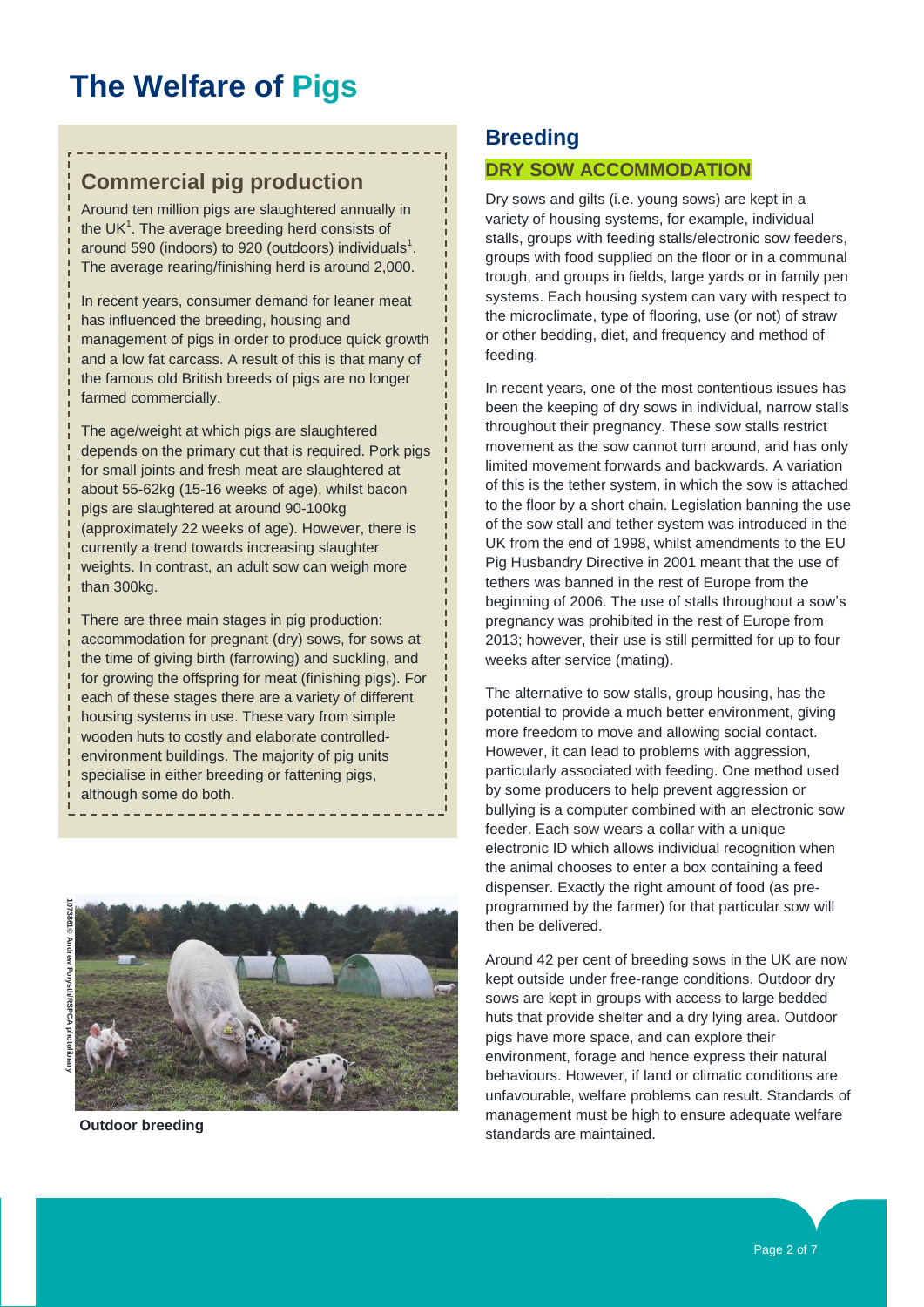#### **GIVING BIRTH (FARROWING)**

Around 1-2 days before farrowing, the sow will attempt to build a nest, whether or not bedding material is available. In the wild, the sow would find a quiet area to farrow. Average farrowing duration is 2-3 hours depending on the age and experience of the sow and factors such as stress.

During farrowing the sow lies on her side. At intervals between births she may change sides, stand up or sit down. Such movements can increase the risk of the sow crushing her piglets. Overlying/crushing can account for a number of piglet deaths prior to weaning. The greatest risk is when the sow is restless. The incidence of overlying depends on the sow's previous experience, breed, strain, temperament, health and the accommodation she is in.

The majority of sows in the UK (58 per cent +) farrow indoors in farrowing crates, into which they are placed up to a week before they are expected to give birth. Farrowing crates are restrictive pens which prevent the sow from turning around, and which aim to reduce the risk of the sow lying on and crushing her newborn piglets. Farrowing crates have a 'creep area' with a heat lamp and food source to attract the piglets away from the sow when not suckling and so reduce overlying/crushing.

Around 42 per cent of sows give birth to their litters outdoors in individual straw-bedded shelters called arcs from which they come and go freely. The sows are moved into areas with access to these individual arcs prior to farrowing, where straw is provided which the sows will use to build a nest. Whilst the sow can come and go freely, movement of the piglets out of the arc is restricted for the first one to two weeks by a barrier ('fender') placed around the entrance. This ensures the piglets remain in the warmth of the arc during their most vulnerable phase, when they are more prone to chilling.

Recently, there has been renewed interest in indoor alternatives to the farrowing crate, so called free farrowing systems. A number of researchers, both in the UK and abroad, have been investigating possible designs which allow the sow to turn around and nest build, whilst protecting her piglets from crushing. So far results are promising, but more large scale trials are required.

Regardless of whether the sows are kept indoors or outdoors, following weaning at around 21-28 days of age, the weaned pigs are moved into separate accommodation for growing/finishing, with groups of

pigs of a similar age or size being kept together. The sow will be 'served' within 5 days of weaning, either via mating with a boar, or through artificial insemination (AI). On average, a sow will produce 2.25 litters per year.



**A sow in a farrowing crate.**

# **Growing/finishing**

Almost all pigs (96 per cent), including those born outdoors, are put into indoor accommodation for the growing/finishing period, although some systems provide an outdoor run together with an indoor area. Only 4 per cent of growing pigs will spend their entire lives outdoors. As with sow accommodation, a wide variety of systems are in use, from large straw barns housing 200 pigs, to kennel and run systems housing 20-25 pigs per pen.

Approximately 65 per cent of growing pigs are kept in indoor straw-based systems. However, many growing pigs are kept in barren, crowded pens with only slatted or concrete floors on which to live. Approximately 31 per cent of growing pigs are kept in slatted accommodation, which due to the system of manure (slurry) removal, does not allow the use of straw or similar manipulable material. Enriching the growing pigs' environment with some form of rooting material, such as straw, can help to reduce problems such as tail biting and may even lead to improved growth rates.

Most growing/finishing pigs are slaughtered between 18 and 30 weeks of age, depending on commercial use (see page 2).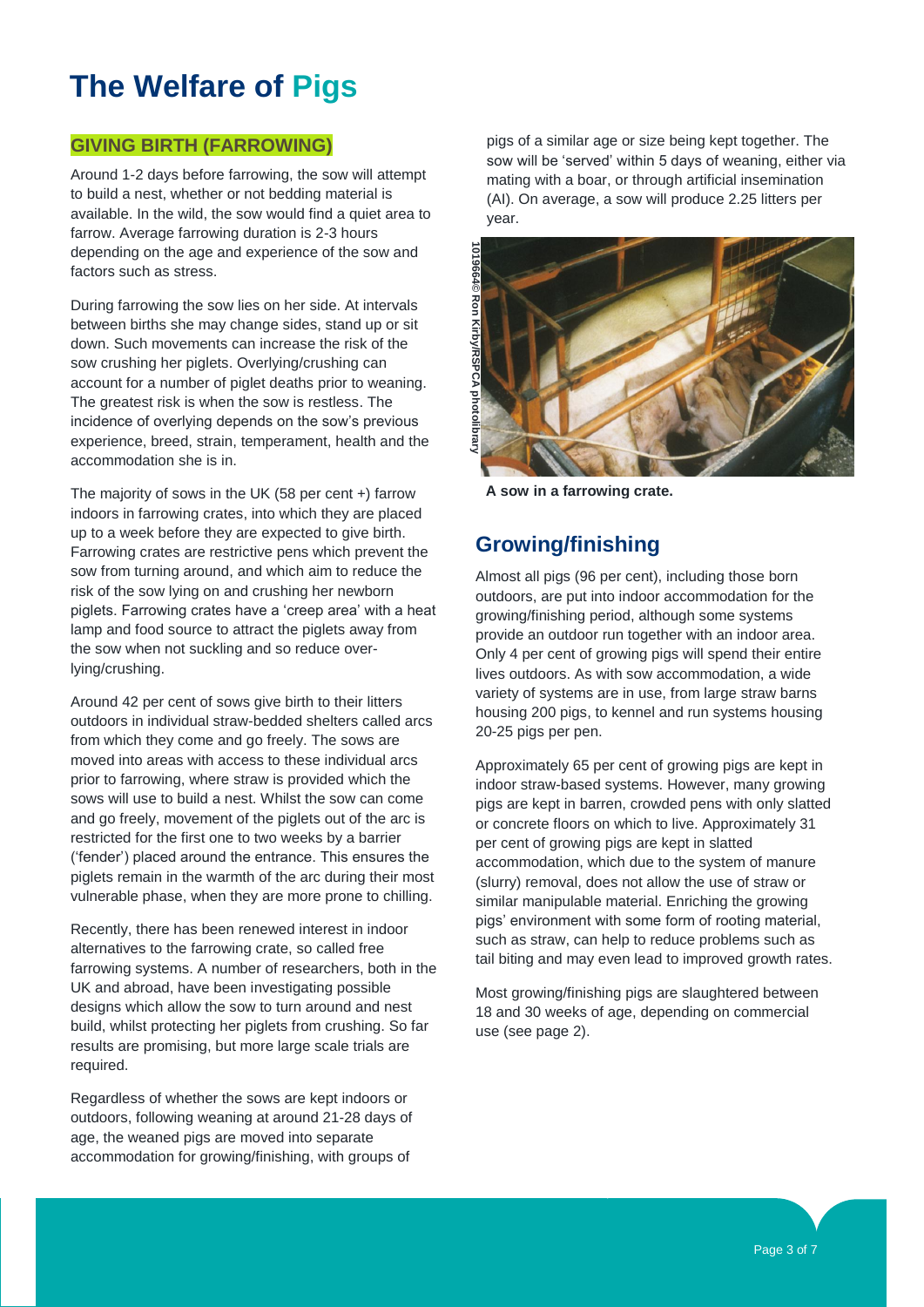# **Key welfare issues**

Inadequate stimulation (barren environments) and lack of space can worsen problem behaviours such as tail biting and aggression. Lameness is also a big problem caused by joint disorders and/or infection and foot injuries. The latter can be caused by factors including inappropriate flooring indoors and stony soils in outdoor systems.

#### **GROWING/FINISHING PIGS**

#### **Tail docking**

Approximately 80 per cent of piglets have their tails docked shortly after birth, the method used by many producers to try to reduce the likelihood of tail biting when pigs are older. Tail biting, a behavioural problem in pigs, can lead to serious injury and hence health and welfare problems. It is also a symptom of other welfare problems, indicating some form of physical or mental stress.

Whilst legislation prohibits the routine docking of piglets' tails, it can be carried out provided other measures have been taken first to try to reduce tail biting. Such measures include the provision of environmental enrichment material (e.g. straw), reducing the stocking density, and increasing the amount of feeding space available.

### **Teeth clipping**

Piglets may have their needle teeth clipped or ground to remove the sharp ends that can cause damage to the sows' teats and to other piglets. Both of these practices can cause pain, as well as distress from being handled.

#### **Castration**

In the EU, it is legal to castrate male piglets without anaesthetic, provided it is done before seven days of age. However, this is no longer a common procedure in the UK, although it is still widely practiced elsewhere in Europe and beyond. It is estimated that 80 per cent of male piglets in the EU are castrated each year (approximately 100 million piglets), many without anaesthetic/analgesic.

Castration is carried out to reduce the risk of 'boar taint' in the resulting meat. Boar taint is an unpleasant flavour, sometimes noticeable to some consumers, in meat from boars after they reach sexual maturity. In addition, castration reduces aggression in older pigs and makes managing them easier.

However, in the UK, such issues are less of a problem as pigs are generally slaughtered at lighter weights, before they have reached sexual maturity.

Despite being common in the rest of Europe, there has been a large amount of work and initiatives to find alternatives to castration, which culminated in the European Declaration on alternatives to surgical castration of pigs. This is a voluntary declaration that aims to ensure that, if carried out, it is only performed with prolonged analgesia and/or anaesthesia and a total ban on surgical castration comes into effect by 2018.

### **Early weaning**

Whilst the law requires a minimum weaning age of 28 days (21 days under certain provisos), the industry norm in the UK is 27 days. Early weaning of piglets can result in abnormal behaviours such as belly nosing and navel sucking.

### **Lack of opportunity to express key natural behaviours**

Pigs have a strong instinct to root. However, legislation on provision of manipulable material is open to interpretation, resulting in variable requirements across the EU and often inadequate provisions for pigs. Not only does this frustrate rooting behaviour, but it can also cause injury and discomfort. Whilst 65 per cent of pigs in the UK are finished in straw-based systems, the amount of straw provided varies. Some pigs will have access to a deep layer of straw covering most of the floor area, whilst others will be given an amount that is insufficient to allow them to carry out their desire to root.

#### **Aggression**

Aggression can occur in some systems, and can be sparked by factors such as mixing unfamiliar pigs, barren environments and inadequate feeding facilities. In addition, nursing sows with piglets can also be aggressive, as can boars.

#### **DRY SOWS**

Sow stalls were banned completely in the UK in 1999 and in the EU from 2013, with the exception of 4 weeks post service. However, they remain in use in many countries outside Europe. These particular systems cause severe welfare problems as the sow is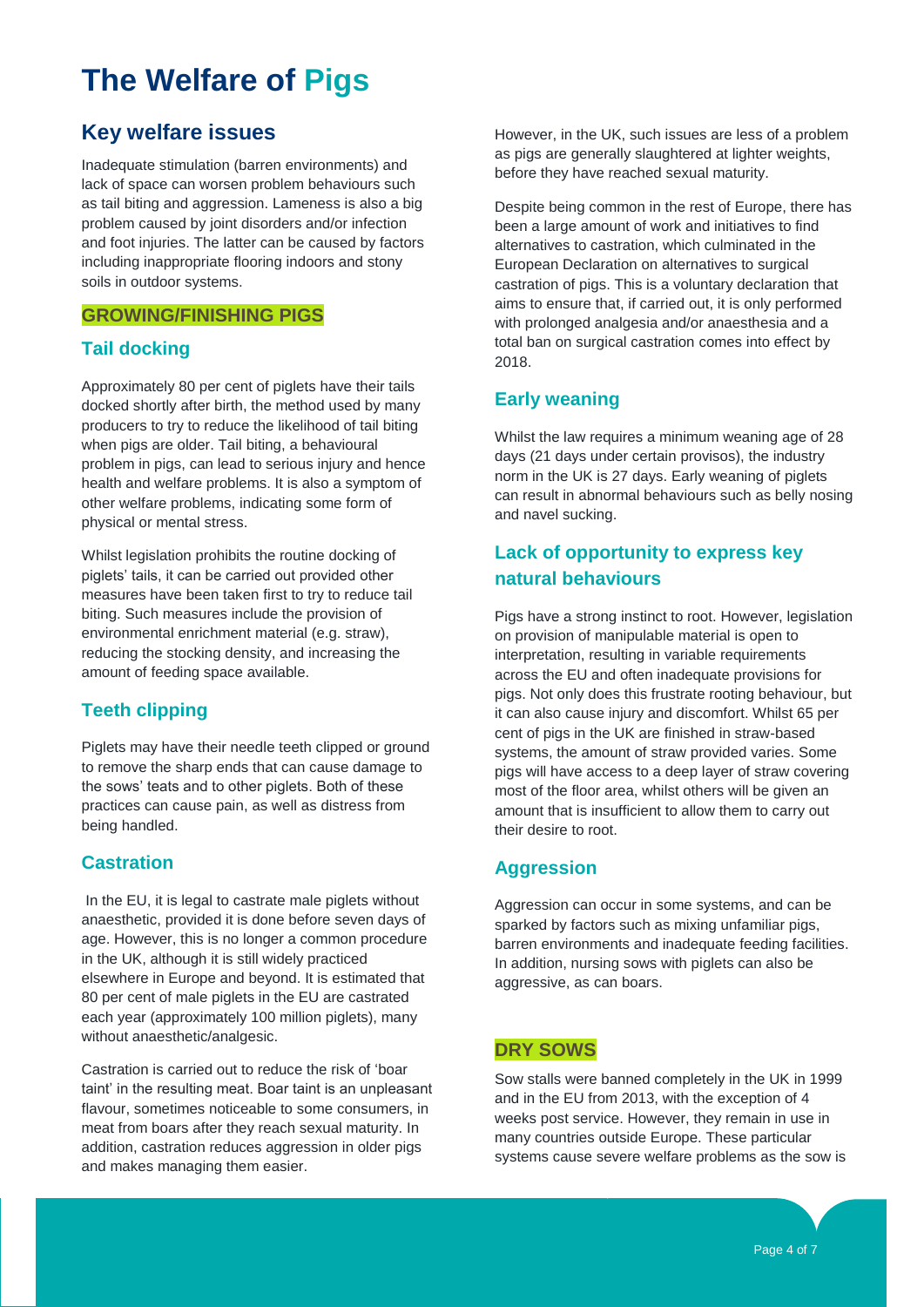unable to turn around and most have no access to bedding; they are unable to take more than two steps forward or backward throughout most their near fourmonth pregnancy. In contrast, when properly managed, designed and provided with bedding material, indoor group housing systems for breeding sows can provide very good welfare conditions. Bedding material provides comfort and an opportunity for pigs to root and forage. This also helps to prevent boredom and stress which, in barren concrete or slatted floor enclosures with high stocking densities, can result in outbreaks of fighting, as well as increasing the risk of problem behaviours such as tail, vulva and ear biting.



**Outdoor sow exhibiting nest building behaviour**

#### **FARROWING SOWS AND PIGLETS**

There are a number of welfare issues related to farrowing, affecting both the sow and her piglets.

#### **Piglet mortality**

In the UK around 12 per cent of piglets fail to survive to weaning. Mortality can be due to a number of factors such as chilling, starvation, disease, overlying/crushing and cannibalism by the sow.

#### **Farrowing crates**

Farrowing crates, whilst offering some protection from crushing for the first few days after farrowing, cause a large amount of stress to the sow, as a result of confinement. The inability of the sow to build a nest, due to both confinement and a lack of bedding materials, further frustrates her as she is not able to perform this natural behaviour.

#### **Nose ringing**

Outdoor sows are often nose ringed in an attempt to prevent excessive rooting of the ground. If such rooting occurs on the soil floor of farrowing arcs, it can lead to increased mortality of the piglets through crushing, or through chilling as farrowing arcs are placed on uneven land leading to draughts. As well as pain when the nose ring is inserted and the stress of handling, this practice leads to chronic pain; nose rings work by the action of discomfort and pain as the sow goes to root with her snout, causing her to stop.

Evidence has shown that adding bulky feeds to improve satiety can help to reduce rooting, whilst the use of a 'sacrificial' area of the paddock with root crops added can direct sows' rooting to that particular area, reducing rooting within the farrowing area.

#### **Management issues**

Other problems can also result on outdoor units, as a result of inadequate levels of stock-keeper input and skill, inappropriate site suitability (soil type, weather conditions), inadequate shade/shelter provision, restricted access to food and water (particularly in winter), accidents to/predation of piglets, and potentially higher levels of some diseases (though others are less common than on indoor units).

#### **TRANSPORT**

Pigs are notoriously bad travellers and can suffer from travel sickness. They also have problems regulating their body temperature, and it is therefore recommended that pigs be fasted for a limited period prior to travel. A few pigs have a so-called 'stress' gene (the Halothane gene) which makes them even more susceptible to the effects of stress, such as at the time of loading/unloading and transport, although this has now been bred out of most commercial strains of pig.

# **Work of the RSPCA to improve pig welfare**

#### **WELFARE STANDARDS**

The RSPCA encourages pig producers to adopt the 'RSPCA welfare standards for pigs', which have been developed to ensure that higher standards of animal welfare are met at all stages of the animals lives.

In the RSPCA welfare standards, the use of farrowing crates is not permitted. An increasing amount of practical experience of indoor farrowing accommodation that gives sows more freedom before, during and after giving birth, but which still achieves comparable levels of piglet mortality from crushing, has become available. Therefore, we believe that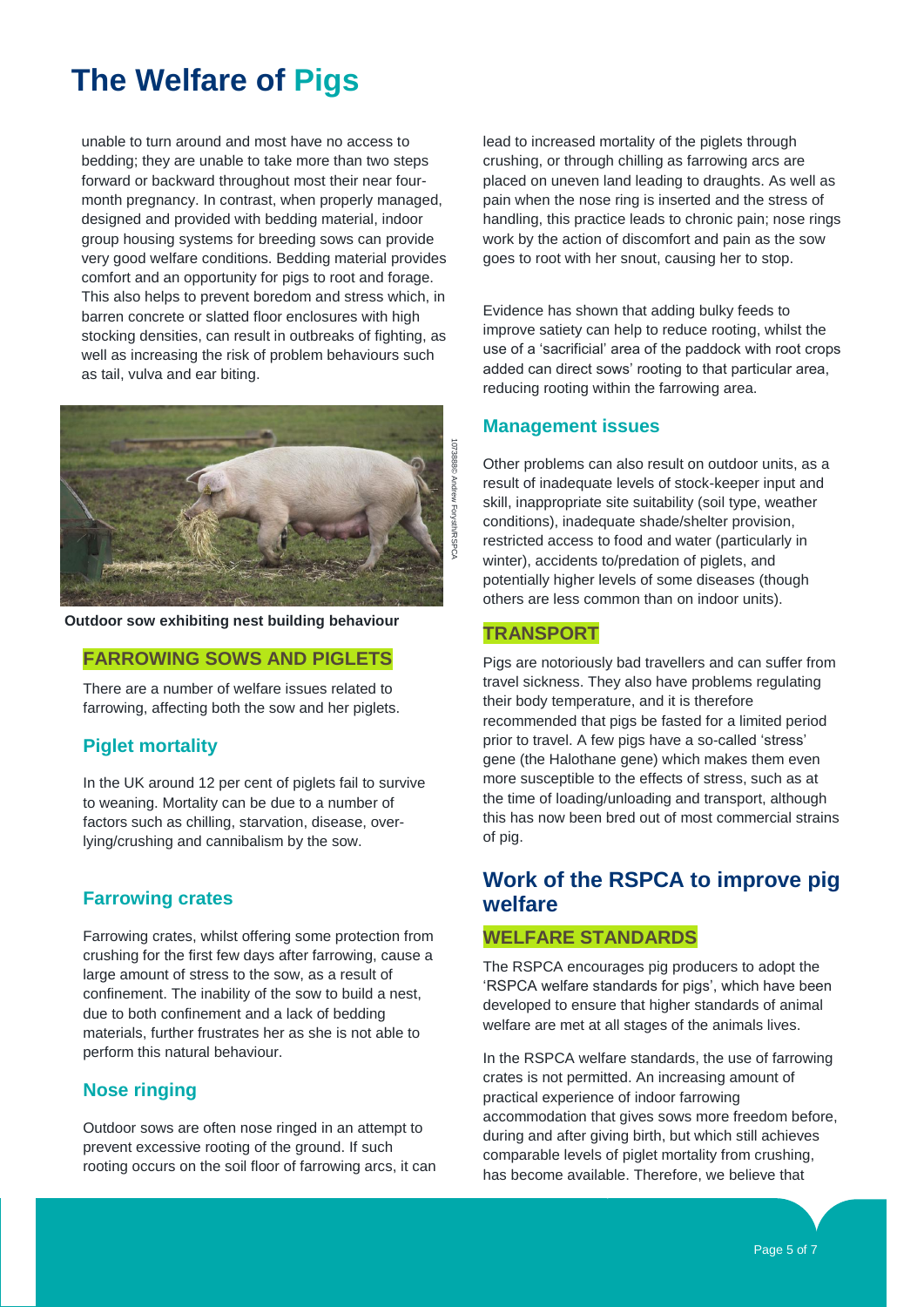confining sows cannot be justified. Within RSPCA standards the sow must be able to turn around freely for the duration of farrowing. In December 2015 additional standards were published to specify bedding and space requirement in both indoor and outdoor farrowing systems.

Teeth clipping, nose ringing and tail docking are not permitted in the RSPCA welfare standards, except in exceptional circumstances. Even then, the herd veterinary surgeon and the farmer must write to the RSPCA, setting out what other measure have been implemented to avoid carrying out the practice. In addition, certain other standards must be met before permission will be granted.

The RSPCA welfare standards require all pigs to be provided with environmental enrichment, in the form of straw or other suitable materials.



**RSPCA welfare standards for pigs** 

#### **CAMPAIGNING WORK**

In Autumn 2000, we joined with Eurogroup for Animals (an umbrella organisation representing welfare groups across the EU), to launch a campaign to improve EU law on pig husbandry. The RSPCA pressed for improvements to the EU Directive, including a ban on sow stalls and conventional farrowing crate systems, provision of a solid lying area and bedding/rooting material for all pigs, and better training for pig stockkeepers. In June 2001, the EU Agriculture Ministers agreed in principle to ban sow stalls – though not until 2013 – and to make provision of rooting material to all pigs compulsory, though the wording in the resulting law has led to significant variation in interpretation of

the requirement, and many pigs are still not provided with suitable materials.

#### **ADVOCACY WORK**

The RSPCA Farm Animals Department Staff represent the RSPCA on a number of government and industry committees, including the Pig Health and Welfare Council. Staff have also been invited to participate in a series of workshops on the issue of piglet castration, which are part of a large EU project. The project is looking at the attitudes of people from different countries to surgical castration without anaesthetic, current practices and alternatives, such as immunocastration or leaving males entire (uncastrated), and their implications.

#### **WORK TO IMPROVE PIG MEAT LABELLING**

The RSPCA has, in conjunction with the pig industry, developed a set of definitions to describe the various methods of pig production that are currently used as labels on pig meat products. Unlike the situation in relation to methods of egg and chicken production, there is currently no legal definition of terms such as 'free range' with regard to pig production. It is not surprising that there is confusion amongst consumers as to the production method of the pig meat they are purchasing. These definitions, which cover terms such as 'free range', 'outdoor reared' and 'outdoor bred', have been included in a voluntary code of practice for labelling pig meat products, which also covers country of origin and breed labelling. So far all the major retailers have signed up to the code which can be viewed at [www.porkprovenance.co.uk.](http://www.porkprovenance.co.uk/) We believe that it is vital that consumers are provided with clear, transparent and consistent information in order to enable them to make informed purchasing decisions. Longer-term, the RSPCA would like to see the development and implementation of legislation on labelling of pig meat.

#### **RESEARCH PROJECTS**

The RSPCA is involved in a number of research projects, mainly as members of project steering groups.